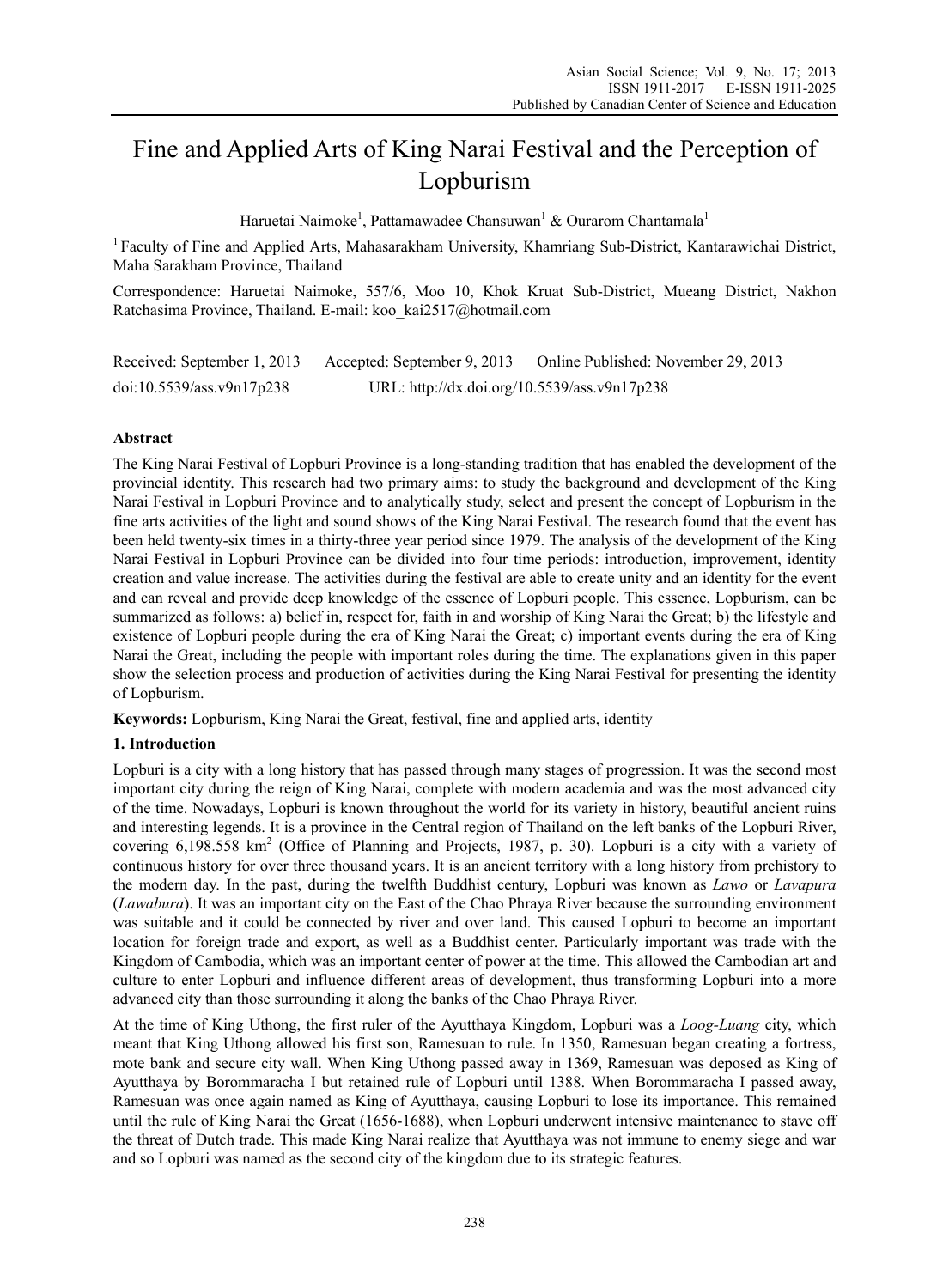

Figure 1. A map of the Ayutthaya Kingdom, showing Lavapura (Lopburi)

For this remodeling of Lopburi by King Narai the Great, the help of French and Italian nationals was enlisted and a royal palace and fortress were built to strengthen and protect the city. After this, King Narai the Great spent most of his time at Lopburi. After the death of King Narai the Great, the importance of Lopburi was reduced. King Phetracha relocated the entire government to Ayutthaya. No future king would return the government to Lopburi, until King Mongkut (Rama IV) of the Rattanakosin dynasty in 1863, who led a renovation of the city by repairing the city walls and restoring the fortress and the palace gates. The new throne hall complex of *Phiman Mongkut Pavilion* was also created. Lopburi thus became an important city once again. Afterwards, Lopburi was further preserved during the government of Field Marshal Plaek Phibunsongkhram, who established a military city to the East of the railway line, while the old city lay to the West. Lopburi was thus a strategically important city.

Lopburi Province holds an important annual festival every February called the King Narai Festival, which involves the participation of all areas of government and the private sector. This can be seen in the creation of event identity, notably the wearing of traditional Thai dress by all participants and audience members, which stemmed from the basic principle and selling point of the event as a time when 'all Lopburi people come together to wear traditional Thai dress'. Aside from promoting and showcasing the cooperation of the people, government and private sector in Lopburi, the traditional Thai dress policy also draws the attention and interest of domestic and foreign tourists. There is a show that incorporates acting, lighting, sound and imagery on the subject of King Narai's Kingdom, which is the principal activity for passing on the legends of Lopburi province during the time of King Narai's Kingdom. The show aims to present a recollection of the royal grace of King Narai, the person who caused Lopburi to progress and advance.

Performances with light and sound are new forms of cultural performances that came about through the mixture of science and arts from many departments, including classical dance, drama, lighting techniques, color and sound. They are performances that stand out in their use of light, sound, color and music to present historical stories in actual historical locations. With this in mind, the performances must understand the situations and areas that they are presenting. They use descriptive sound to explain the stories, music and percussion to create emotion and make the piece more beautiful and poetic, and lights and colors to create atmosphere and help the audience to imagine the story. These elements allow the audience to think and feel as if they were in the story. This is a way to mix reality and imagination. Archaeological sites or important historical sites across Thailand become important places for light and sound performances at different times in order to retell the stories of history mixed with performance techniques and new technology. This, aside from providing knowledge of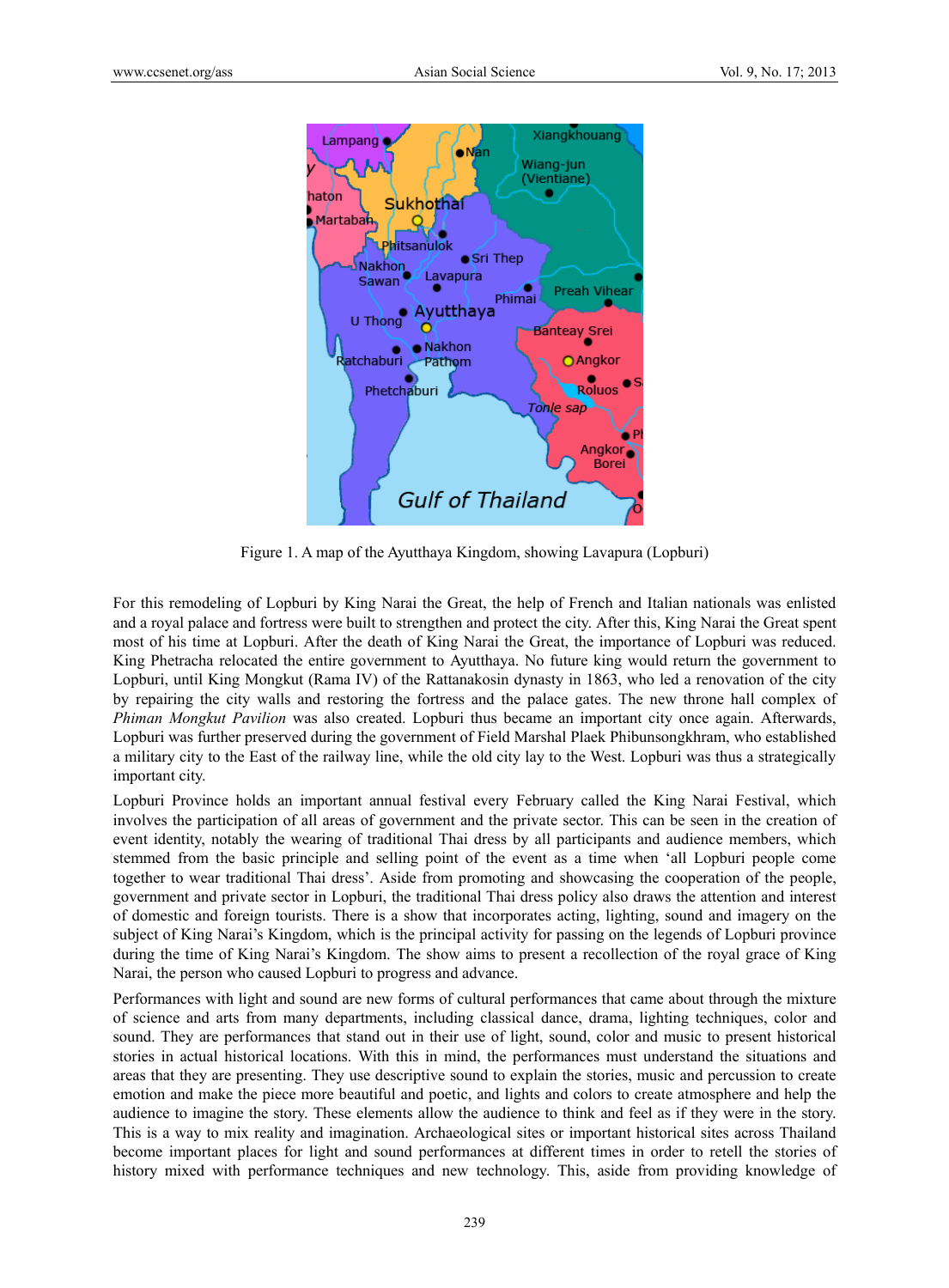historical stories to the audience, also reveals lifestyle, culture, existence and inheritance through performance.

The information discussed here, shows that performance art combining the science and art of fine arts, together with techniques and new technologies in light, sound and color in the form of light and sound performances help retell the stories or present the pictures of events in the past, as well as the lifestyle or culture of the community. These are held in at ancient monuments or important historical places. The light and sound shows at the festival of King Narai of Lopburi Province are especially important, as they have been essential components of the show since 2007. There is another important show at the festival, called the performance of imaginative history for which the municipality of Khao Sam Yot is responsible. This means that the King Narai Palace area has held two major light and sound shows continuously. In thirty-three years, since 1979, the King Narai Festival has been held twenty-six times and is popular with all people who have attended, including foreign visitors and tourists. This can be seen in the increased duration of the festival over time from two of three days to five and subsequently seven days since 2010, as well as the acceptance among the tourist community. The excellent levels of participation in adhering to the traditional Thai dress customs across the province are important in influencing tourists to visit Lopburi Province during the festival. The stories of the King Narai era are used as the fundamental concepts of the event by using fine arts activities to pass on and present information of Lopburi Province during this era to the modern generations. The researchers realized the value of the festival in terms of fine arts that has a benefit in communicating the valuable stories of the past. It is also important for the inheritance of knowledge, beliefs, local wisdom and the cultural identity of Lopburi Province. Therefore, there should be investigation of the background and development of the King Narai Festival in Lopburi Province, including the fine arts processes used to present Lopburism during the festival. This investigation would ensure the continuity and increase the potential of the King Narai Festival by using fine arts as the media for inheritance of cultural heritage and support of historical and cultural tourism in Lopburi Province for the future.

# **2. Research Aims**

The research aimed to study the background and development of the King Narai Festival in Lopburi Province and to analytically study, select and present the concept of Lopburism in the fine arts activities of the light and sound shows of the King Narai Festival.

# **3. Research Methodology**

This is a qualitative study using a variety of suitable research methods for the topic, such as ethnographic research to study the historical and cultural theories related to the analytical study of Lopburism; phenomenology to study symbolic interaction theory; analytical study of knowledge and expression of Lopburi residents towards the organizations of King Narai, including the concept, designs and implementation of activities during the King Narai Festival; theoretical research from the data collected to create and select theories for the inheritance of culture and symbolic interaction theory in order to analyze interpretation, selection and implementation of the presentation of Lopburism at the King Narai Festival; theories of aesthetics, fine art concepts of inheritance and local historical concepts in the analysis of using fine art during light and sound performances for the presentation of Lopburism. This research also included the study of historical data and development of Lopburi, as well as the royal biography and royal grace of King Narai in creating Lopburi as an advanced city with modern academia and transforming it into an important part of the Ayutthaya Kingdom. This transformation had an effect on beliefs, respect of royalty, respect of Lopburi people towards King Narai from the past to the present and the history of light and sound shows in Thailand, including the important factors in organizing light and sound productions during the history of the King Narai Festival. During this research, the researchers also studied related theories, including local historical concepts, concepts of identity, symbolic interaction theory, aesthetics theory, reproduction theory for the inheritance of culture and customs, and theories of historical culture. This was to analytically study the King Narai Festival to identify benefits and value for the supplementation and lasting development of fine arts. The research methodology followed the methodological steps outlined by Supang Jantawanit in the book *Qualitative Research* (1999). Additionally, the research was designed to support historical tourism in Lopburi Province, according to the provincial tourism strategies based on the foundations of cultural identity and local wisdom.

# *3.1 Population and Sample*

The population selected by the researchers for this study totaled ninety-six individuals related to the organization of the King Narai Festival in Lopburi Province. They were divided into three groups, as follows:

# 3.1.1 Key Informants

Key informants included sponsors of the festival and festival directors. These included the provincial governor,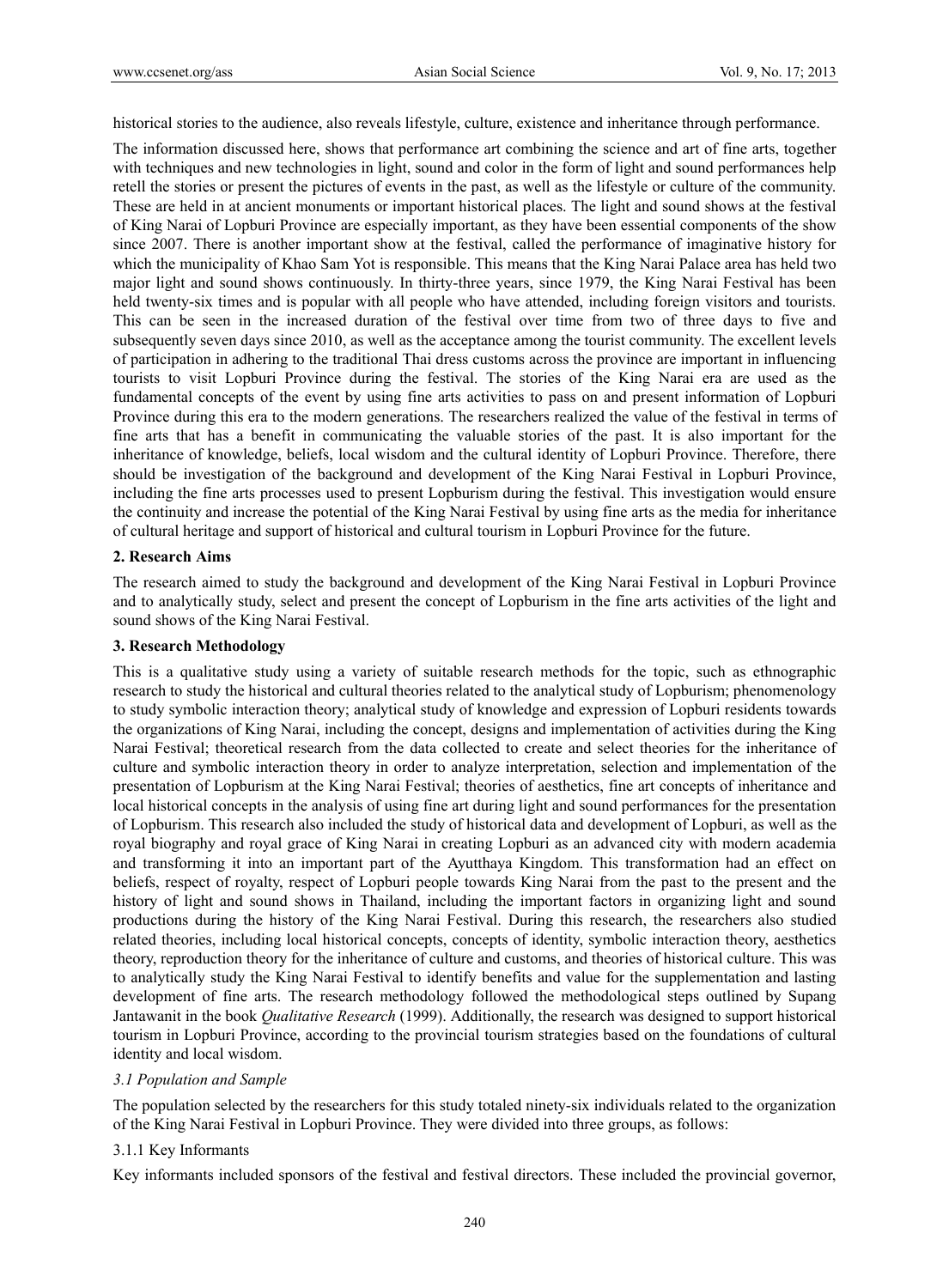heads of government departments that had been assigned responsibility in the organization of the festival or were involved in the light and sound performance at the festival. There were six key informants.

## 3.1.2 Casual Informants

Casual informants included twenty-five individuals involved with or responsible for the production and implementation of events and activities at the festival, including the conception and organization of the light and sound shows in the inner area of King Narai Palace. Also included were fifteen individuals involved with or responsible for the production and implementation of events and activities at the festival, including the conception and organization of the light and sound shows in the central area of King Narai Palace.

## 3.1.3 General Informants

General informants included visitors to the King Narai festival. These were separated into two subgroups: fifteen people who had visited the festival in both 2011 and 2012 and thirty-five people who visited the festival in 2012 only.

## *3.2 Research Tools*

This research used three primary tools for data collection. A questionnaire was used to survey general conditions, opinions of the festival, impression of the knowledge, benefits and drawbacks received from visiting the festival. The questionnaire was given to informants within and surrounding the research area. Structured and unstructured interviews were used to garner information from people related to the organization of the King Narai Festival in Lopburi Province. The interviews were conducted in order to determine the history of the festival, the format of activities within the festival, the concepts of the festival organization, selection and presentation of Lopburism and factors that support the identity of Lopburism and its transmission to visitors of the King Narai Festival in Lopburi Province. Participant and non-participant observations were recorded to assess the behavior of people related to the festival organization, people who came to view the shows and people who came to participate in the activities. The records concerned the satisfaction with the shows and feelings regarding the festival.

## *3.3 Data Analysis*

The researchers checked the results throughout the data collection period. Upon completion of data collection, the researchers collected all data from document and field study and performed a typological analysis. This involved separation of data into typologies and checking whether the data was complete and adequate or insufficient. The data was then verified using a methodological triangulation method to determine if it was correct. If there were any anomalies or absences, the researchers returned to the field to collect further data.

The researchers validated all data in the field each time, according to the research questions and whether the meanings met the research requirements and corresponded to the research context, the surrounding environment and existing research. Triangulation was conducted in accordance with a qualitative research method in order to determine whether data meanings were accurate and believable. These results were then taken to a focus group discussion with all informant groups. Data was validated according to quantity, location (data triangulation), source, theory, method (methodological triangulation) and analysis category, as recommended by Supang Jantawanit (1999, p. 23).

Data found in documents and data collected by research tools in the field were taken for typological analysis according to three steps: organization of documents into analysis groups, analysis of documents and analysis of data from survey, observation and interview. The researchers then conducted a descriptive analysis according to the research aims.

#### **4. Results**

The results of this study are arranged according to the aims of the research, as follows:

# *4.1 The Background and Development of the King Narai Festival in Lopburi Province*

The organization of the King Narai Festival came from the concepts of the conservation association of ancient monuments and surrounding environment in Lopburi Province established by Chawawat Sudrapa, the Provincial Governor of Lopburi at the time. The original objectives of the event were to develop Lopburi as a tourist city and to honor His Majesty King Narai for the progression of Lopburi. The original name for the event was the 'Recollection of King Narai' and it was to be held from the  $21<sup>st</sup>$  to the  $22<sup>nd</sup>$  of October, 1978. However, due to flooding in the province, the event was moved to  $17<sup>th</sup>$  to  $18<sup>th</sup>$  of February, 1979. The name of the event was changed to the King Narai Festival and it was held in February each year because it was the month of King Narai's birth. Activities in the festival are reproductions of past events in the area of King Narai's Palace. Aside from this, important things in the area are used to reveal the legends of the past and the identity of Lopburi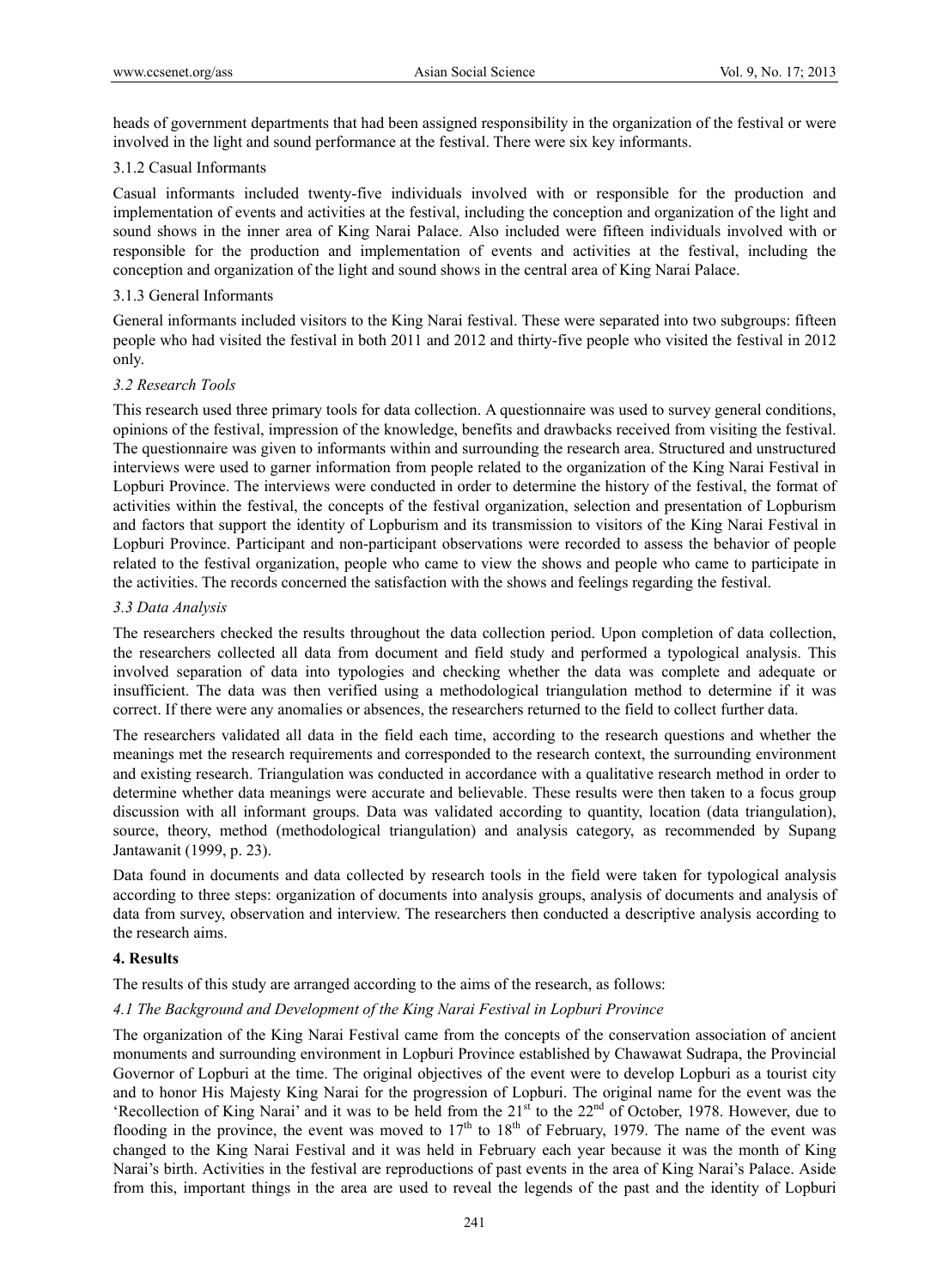Province. These are used as the founding concepts of the festival and include demonstrative performances of past lifestyle and sale of local indigenous products that are part of the Lopburi provincial identity. One further part of the festival is the wearing of traditional clothing that is supported by all departments of the government and private sectors in Lopburi Province, including the people attending the specific heritage costume activity and the people attending all areas of the festival. There are light and sound activities that add importance to the history of King Narai's era in a way that foreign visitors can relate to. This is a way to tell historic stories through the medium of acting, including the techniques of light and sound in important ancient historic monuments.

Activities organized during the King Narai Festival aim to pass on knowledge regarding the divine grace of King Narai the Great to participants. The activities also aim to impressively reveal the images of the past during the era of King Narai at King Narai Palace, which was established as a residence for King Narai in Lopburi. The activities may be categorized into five groups: honorary activities, academic activities, activities to reveal lifestyle, entertainment activities and fund-raising activities.

Data concerning the development of festival organization from 1979 to 2012 revealed that the event has been held twenty-six times in the thirty-three year period. The analysis of the development of the King Narai Festival in Lopburi Province can be divided into four time periods: introduction, improvement, identity creation and value increase. The activities during the festival are able to create unity and an identity for the event and can reveal and provide deep knowledge of the essence of Lopburi people. The activities can provide influence and interest for the tourists and audience, which has caused the King Narai Festival to continue from its inception to the present day.

# *4.2 Process for Selection and Presentation of the Concept of Lopburism in the Fine Arts Activities of the Light and Sound Shows of the King Narai Festival*

The process for selection and presentation of activities at the event is according to the objectives of the festival, presentation and specification of event concepts to present the idea of Lopburism for inheritance through the various activities of the festival. This shows people the meaning and feeling of Lopburism, which can be summarized as follows: a) belief in, respect for, faith in and worship of King Narai the Great; b) the lifestyle and existence of Lopburi people during the era of King Narai the Great; c) important events during the era of King Narai the Great, including the people with important roles during the time. The event organizers allow the festival participants to receive knowledge through the many activities of the festival by providing ideas of belief in, respect for, faith in and worship of King Narai the Great in the form of activities before the start of the festival. These activities include the honor ceremony, ceremony to ask for permission to hold the ceremony and the worship ceremony. These ceremonies use fine arts performances to connect to the audience and convey their message, including Khon style performance, worship dancing and krabi krabong pole fighting on the birthday of King Narai the Great, which coincides with the first day of the festival. These activities will showcase the lifestyle and existence of Lopburi people during the era of King Narai and combine with a traditional market fair, the wearing of traditional Thai costume, the Narai Palace Evening Ball, the reproduction of lifestyle in the festival area and Thai lifestyle activities. These are prominent activities of the festival and allow the visitors to participate and be influenced. The activities draw continual tourism and thus help generate income for the community economy. There are also exhibitions to showcase and pass on the stories, legends, important events during the era of King Narai the Great and people with important roles during the time so that the visitors may gain knowledge in the foundations of Lopburism. Knowledge provided by these exhibitions is supplemented by the light, color and sound shows that present the two areas within King Narai Palace.

The presentation of Lopburism at the King Narai Festival can be concluded in three forms: a) presentation in a variety of activities; b) presentation in the form of real information to stimulate imagination by reenacting important events in the festival area to recreate the feelings and atmosphere of progressive Lopburi during the era of King Narai the Great; c) presentation by participation of Lopburi people in the assignment of responsibility for the festival and creation of activities so that the visitors to the event may participate in turn as though they were from the area. Fine art performances of light, color and sound in the two areas of King Narai Palace are used as media to transmit the important 'substances' that the organizers must pass on. These are: a) the communication of the power of love and unity of Lopburi residents; b) the communication of beliefs, faith, respect and worship of King Narai the Great of Lopburi; c) the communication of knowledge and understanding in historical stories; d) the communication of creative power and inheritance of art culture, in the disciplines of visual arts, classical dance, the art of playing music, literature and architecture; e) the communication of new knowledge and transmission of academic historical knowledge.

The value of fine arts is in the benefit to the inheritance of historical stories and knowledge, belief, local wisdom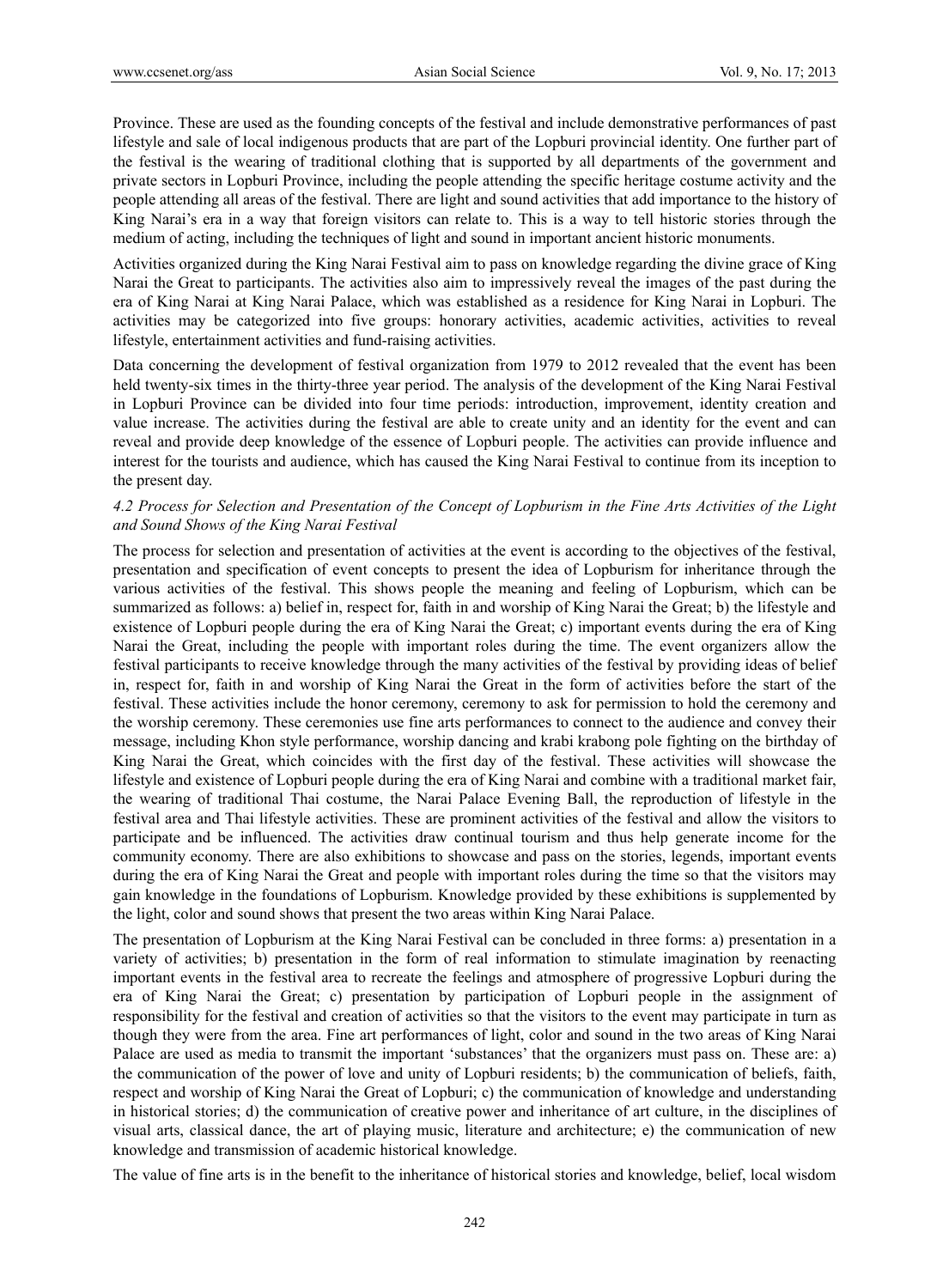and cultural identity of Lopburi. This is achieved by using fine arts as media to create knowledge transfer and realization of Lopburism through the activities at the festival and the performances of light, color and sound. These are ways to transmit and pass on cultural heritage and support historical and cultural tourism in Lopburi and can be used to increase the potential and ability of the King Narai Festival so that it may continue to exist. By using fine arts, cultural heritage and local wisdom in the creation of added value for the local community, the King Narai Festival may be used as a prototype for the organization of events in other communities in the future.

# **5. Discussion**

From the results of the research, the discussion section has been divided according to the original research aims, as follows:

## *5.1 The Background and Development of the King Narai Festival in Lopburi Province*

Results regarding the background and the founding concepts of the festival correspond to the research of Thida Saraya, which concerned *Local History: The Relationship between the Past and the Present* (1985). Saraya presented the concept that humans often create relationships between their past and present, so as to better understand their own background. Each community will thus create its own local history to connect the past and present. Lopburi is no exception and, following the recommendation of the government, constructed a King Narai monument and established the King Narai Festival to worship and celebrate their famous king, his divine grace toward the province and nation and his influence on the reputation of Lopburi so that it may compete with other provinces. In addition, the provincial emblem is a picture of King Narai atop *Pra Prang Sam Yod* Temple and acts as another memorial to the great King in Lopburi local history. In some social phenomena there is a relationship between the past and present that will enable that phenomenon to continue in the future. In certain circumstances this relationship may create a symbol, custom or ceremony. The King Narai Festival is an activity that links the past and the present so that it has a meaning for people in the community with regards social phenomena that cross dimensions from the past to the present. This is a history that runs adjacent to the past of all groups in all eras and creates a meaning from the past for the present. Equally, the history of this place has a mixed responsibility, causes the integration of responsibility of cultural harmony for people in the local area and creates unity of social and cultural knowledge among the people, which is found in the model of the King Narai Festival.



Figure 2. Parade at the  $1<sup>st</sup>$  King Narai Festival

The analysis of the development of the King Narai Festival in Lopburi Province can be divided into four time periods: introduction, improvement, identity creation and value increase. The first period of introduction began with the first festival in 1979 (including the planning stage in 1978) and finished with the ninth festival in 1993. This was the starting period of the event organization. It was found that this first period was important for defining the format and characteristics of the event by taking the objectives of the first festival to increase income and integrating it with the ancient monuments of Lopburi Province, supporting tourism activities in Lopburi and honoring King Narai the Great. Outlining specifications for the festival caused the organization of activities during the event that were related and linked to presenting the importance of Lopburi Province,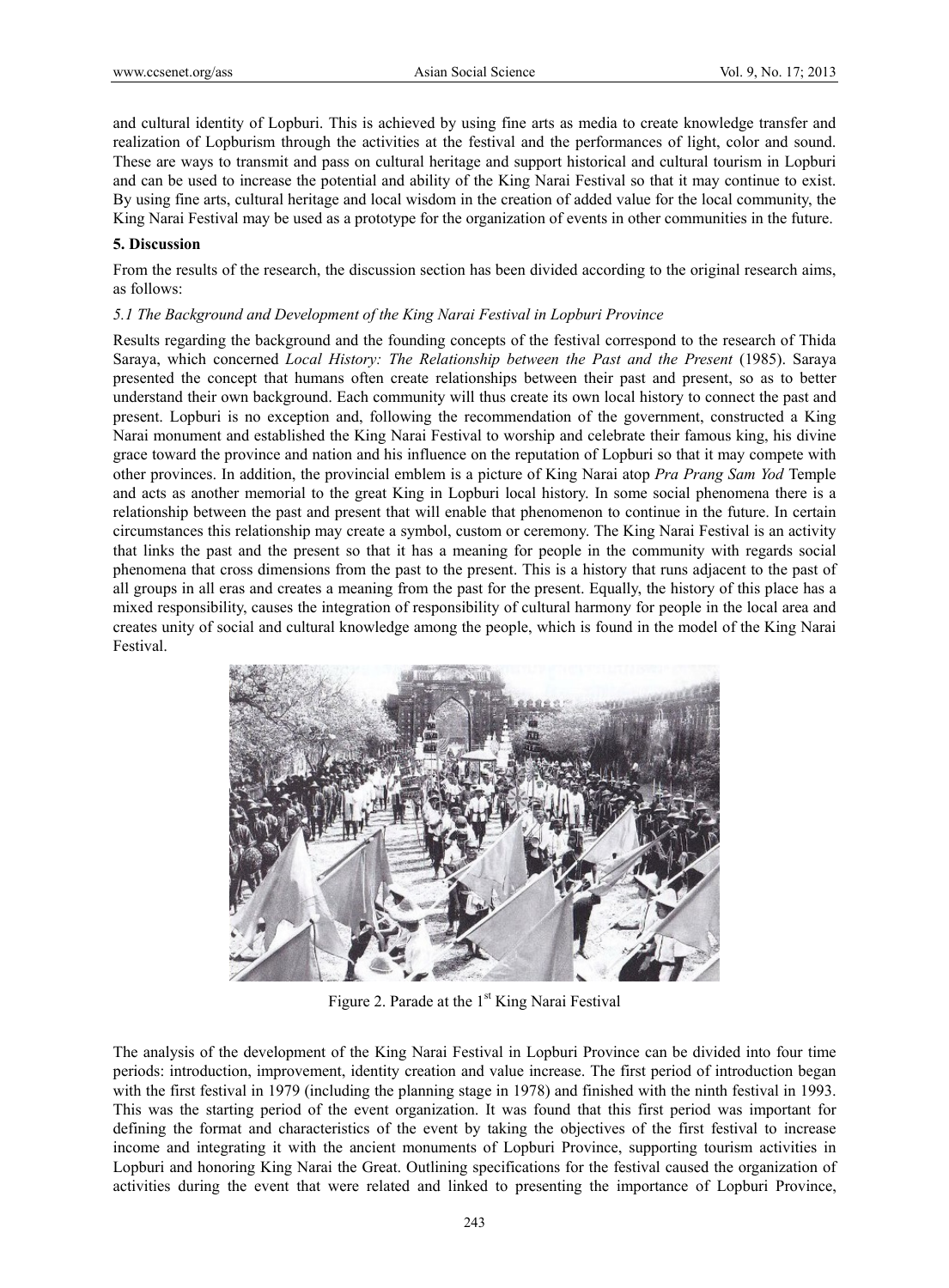alongside the important historical events during the era of King Narai the Great. These were the first causes for the creation of the event as a historical festival that collected the past lifestyle and stories of Lopburi during the era of King Narai the Great and presented them in the form of various activities. The improvement stage began with the tenth festival in 1994 and finished with the sixteenth festival in 2001. This period saw the adaptation and development of the festival as an annual event for the entire province and included the participation of all provincial organizations. This allowed for the development and adaptation of the format and increased the variety of activities during the event. This included the increased importance of the light, color and sound shows, the organization of entertaining performances around the King Narai Throne Hall complex, beautiful lighting decoration and a clear plan for the festival. There was also advertising on the television, such as in 2001 when there was a King Narai beauty pageant. In the same year, the committee and those responsible for the traditional Thai dress campaign began to outline a plan for the wearing of Thai dress during the event. This was the stage for defining the planning of the festival and adapting the development of the event organization. The third stage, identity creation, began in 2002 at the  $17<sup>th</sup>$  festival and lasted until the  $22<sup>nd</sup>$  festival in 2007. During this time, the organizers defined a specific identity for the festival, so to make prominent characteristics for easy identification and to attract the interest of visitors and tourists. The specific aspect of identity created was the wearing of traditional Thai dress. The development of costume by the Thai dress campaign council led to its recognition as a symbol of the event from the people of Lopburi Province. The people followed the campaign and participated in wearing traditional Thai dress, following the lead of the provincial governor and his wife. The final stage, value increase, began at the  $23<sup>rd</sup>$  festival in 2009 and runs until the present day (2012 at the time of research). This was the stage for adding value to the economy and society and is a continuation of stage three in that it revolves around the development of the specific festival identity by increasing the emphasis on traditional Thai dress and extending the festival length from three (and occasionally five) days to seven from 2009 onwards. This has had an effect on the economy and society because there is increased production of modern goods to meet the requirements of the tourists and visitors to the festival who wish to wear traditional Thai dress at the festival. Aside from this, there is greater creativity in the development of products related to the identity of Lopburi that are taken for sale at the festival. There has also been development from each of the previous stages in the history of the festival.



Figure 3. Poster to advertise the King Narai Festival of 1995

These findings correspond to the research of Titisak Wetkama (2010, p. 260), which stated that the most important characteristic of identity was the use of symbols because they express different relationships. Wetkama identified two levels of identity, which were personal identity and social identity, which are used as representations and are important for revealing the path or collective identity. Identity is an important product of society and expresses the relationship between one person and another. Identity derives from the creativity of people and can reveal the feelings of recognition. This is not different from the identity of the King Narai Festival, which has been developed with its own identity. This identity has been communicated and promotes the concept of Lopburism through the presentation of light, color and sound productions and other activities during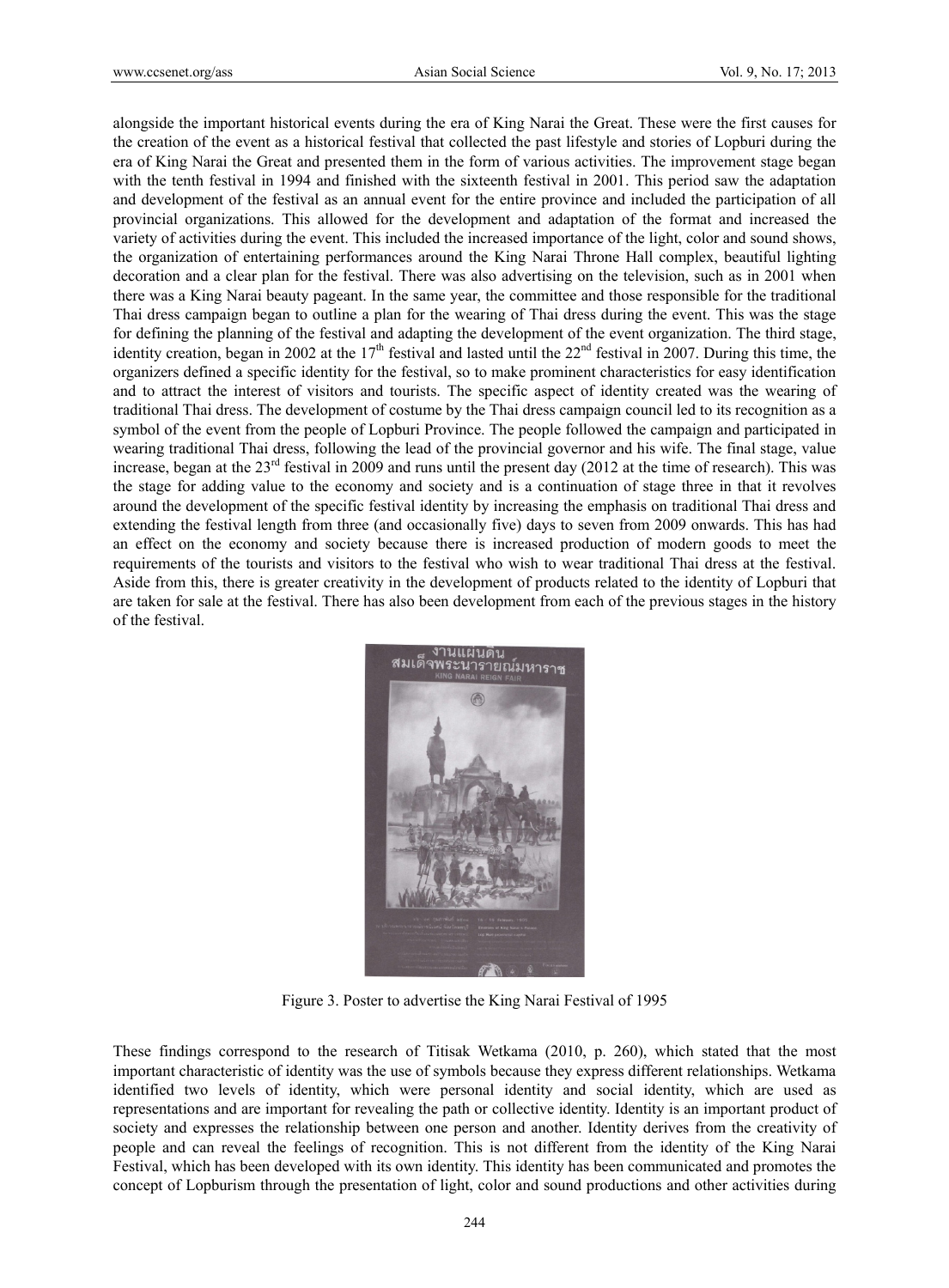## the event.

# *5.2 Process for Selection and Presentation of the Concept of Lopburism in the Fine Arts Activities of the Light and Sound Shows of the King Narai Festival*

From the twenty six festivals held to date, the researchers identified a number of important features of Lopburism. The King Narai Festival was held in honor of King Narai the Great and in order to add value to Lopburi Province. The format of the event was a historical festival with reenactments and reproductions of the era of King Narai the Great, which help to present the concept of Lopburism via the use of light, color and sound. The festival corresponds to the symbolic interaction theory of George Herbert Mead and Herbert Blumer (1969). These psychologists theorized upon the relationship between people and society. They emphasized that the actions between people must be intended and expressed through symbolic language. This will stimulate a response that is related to that symbolic language. Humans and society have a mutual relationship. Humans must live in a society and a society cannot exist without humans. They are dependent upon one another and must solve their problems collectively. This causes the creation of social structures and the planning of social regulations.

The researchers used the symbolic interaction theory in the analysis of the King Narai Festival and its relationship with the Lopburi people in creating the identity of Lopburism. Lopburism is thus a behavior shared and expressed by people in the province, which has taken the shape of a custom through participation in the King Narai Festival. The culture that has changed and been adapted as a result of the King Narai Festival is the custom of wearing traditional Thai dress for the duration of the event, as well as activities in honor of the divine grace of King Narai the Great, such as the honor ceremony, ceremony to ask for permission to hold the ceremony and the worship ceremony. This adaptation related to the theory of culture reproduction and culture of selective tradition, as proposed by Raymond Williams (2005). This stated that cultural production and cultural reproduction, whether abstract or concrete, require the same factors or stimuli. Specifically, these factors were raw materials, production tools, delegation system, method, production steps, producers, location, time, production aims and cultural product. It can be seen that the activities used in the King Narai Festival to convey the sense of Loburism are reproductions that have the same factors as listed above. This reproduction may take many forms but the process will be definite and the criteria will be definite in its selection of which aspects of culture to keep and which to discard. Williams named this definite plan, the culture of selective tradition.

From these theories, the researchers completed cultural analysis of the custom of selecting Lopburism present in the King Narai Festival. This included analysis of the naming of the event, the selection of the stories that would be presented, selection of communication and advertising and objectives of presentation (including honoring King Narai the Great). The important criteria in selecting the stories to be communicated are goodness and support of the benefit attained by Lopburi people in creating a progressive province. One further important aim of the festival is the support of tourism. Therefore the selection and creation of activities in the festival require prominent characteristics that are a part of the unique identity of the event and that can attract tourists. This caused the creation of a variety of activities that require participation from the visitors. The explanations given in this paper, show the selection process and production of activities during the King Narai Festival for presenting the identity of Lopburism.

# *5.3 Suggestions*

The researchers have outlined two areas for suggestion. In terms of general research, there must be increased study of historical data for use in the planning and management of the King Narai Festival (research and development). This will make the organization and format of the festival more complete. There must also be planning of individual activity management so that each activity is more appropriate for the area provided by the festival organizers. In terms of future research, there are a variety of activities used during the festival that have not yet been deeply studied and investigated. Therefore, there should be examination of these activities in the future, so to increase their value and benefit to academic study.

# **References**

Blumer, H. (1969). *Symbolic Interactionism: Perspective and Method*. Englewood Cliffs, NJ: Prentice-Hall.

- Deleo, C. A. (1983). Interrelationships Between Job Satisfaction and Leisure Satisfaction for Municipal Recreation Directors in New England. *Dissertation Abstracts International, 43*(12), 3638A.
- Graham, S., Goldblatt, J. J., & Delpy, L. (1995). *The Ultimate Guide to Sport Event Management and Marketing*. New York.
- Hendee et al. (1984). *Wilderness Users in the Pacific Northwest: Their Characteristics, Values and Management Preferences*. Washington, D.C.: USDA Forest Service Research Paper, PNW-61.